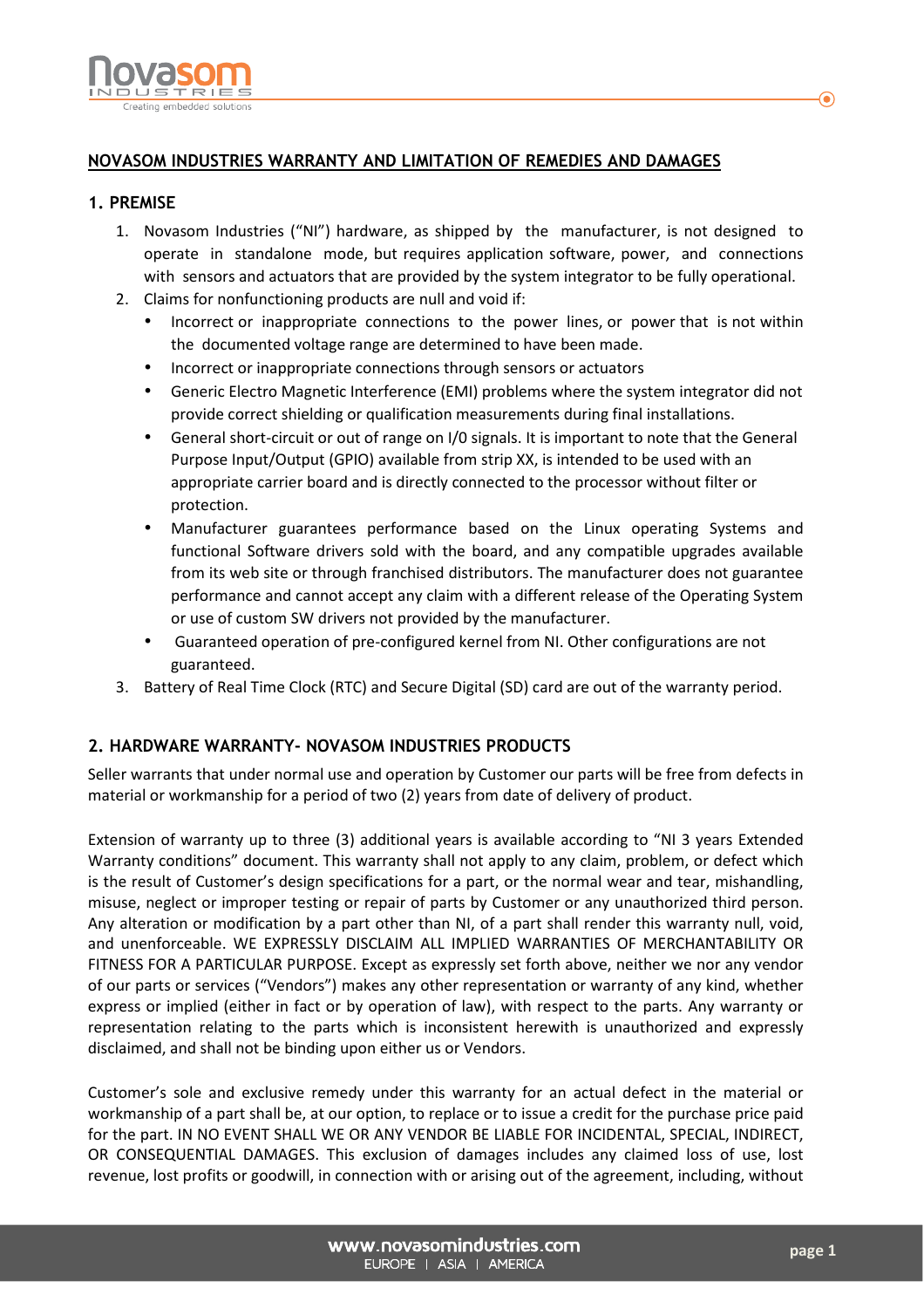

limitation but not limited to, labor costs or lost profits resulting from the use of or inability to use the parts or from the parts being incorporated in or becoming a component of any other article, even if we or any Vendor has been advised of the possibility of such incidental or consequential damages. We have the right to inspect parts claimed to be defective before they are returned. Work performed on Customer's furnished material will be at Customer's risk. We assume no liability for damage to Customer's furnished material.

# **3. RETURN MATERIAL AUTHORIZATION**

Before returning any product for repair, the customer must obtain a Return Material Authorization (RMA), from NI using the RMA request form that can found on the website www.novasomindustries.com. An RMA number must always be generated for both warranty and nonwarranty repairs.

### **4. WARRANTY REPAIR**

Upon receipt of a RMA number, the customer can return the product covered by warranty for repair. Product still under warranty will be repaired or replaced at no cost. Upon receipt of the product, NI will initiate an invoice for approximate costs to evaluate and repair the product. If the product is covered under the warranty, the costs incurred to evaluate and repair the product will not be assessed to the Customer. If the product is not under a warranty, the Customer is responsible for all costs to evaluate and repair the product.

### **5. NON-REPAIRABLE HARDWARE**

If the returned product cannot be repaired and the product is still under warranty, the customer will be notified by NI with a delivery date for the replacement with an equivalent product.

For custom products, if the returned product cannot be repaired and the product is still under warranty, the customer will be notified by NI with a delivery date for the replacement with an equivalent product. If the product is not available, the customer will get a refund of the purchase price of the product. In this case the refunded amount will be reduced of 10%/year considered on the purchase date.

For Hardware not covered by warranty, NI offers the following options:

- Upgrade to a new product, with the same functions based on the standard price list price
- Return of the product to the customer with the charge of cost for the additional testing and evaluation

## **6. RETURNED HARDWARE THAT IS WITHIN SPECIFICATIONS**

If the hardware returned is found to be without defect, NI will notify the customer and return the product to the customer at his own expense. Customer is responsible for costs related to testing and evaluation.

#### **7. NON-WARRANTY REPAIR**

If the product is not under a warranty, the Customer is responsible for all costs to evaluate and repair the products that are no longer covered by warranty. Cost will be notified in advance through a formal quotation. A proposal for costs to evaluate and repair the product will be sent to the customer prior to commencement of any work by NI. NI will only commence work upon acceptance of the proposal by

⋒